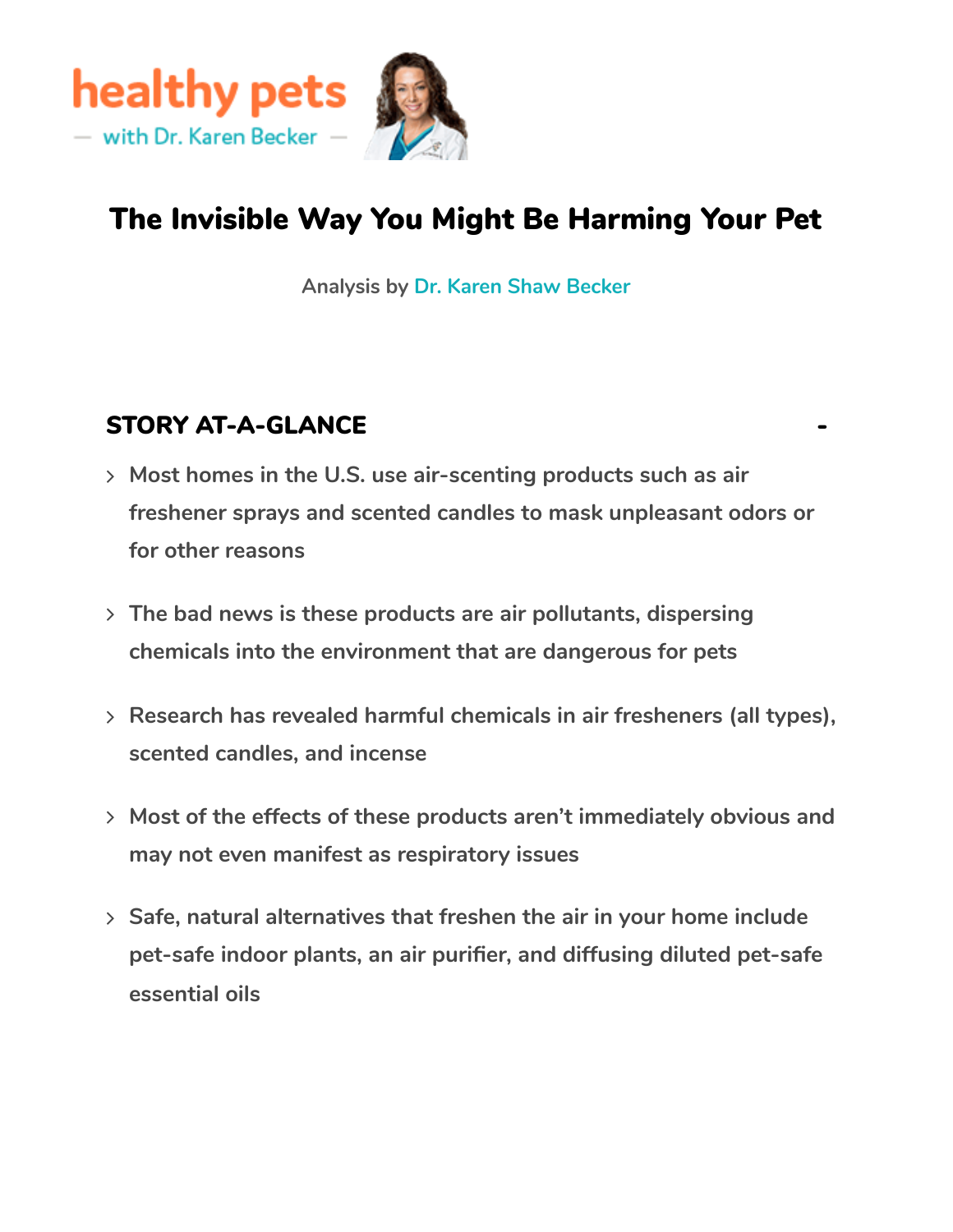**In the vast majority of U.S. homes you'll find a variety of air-scenting products, including air freshener sprays, upholstery sprays, plug-ins, gels, candles and incense. If you doubt the popularity of these products, just count the number of TV commercials selling them, along with the impressive amount of shelf space they consume in retail outlets.**

**People have different reasons for "faux scenting" their indoor space. Some who use these products are trying to mask odors, while others enjoy a home that smells a bit like a beautiful meadow or a pine forest after a rain shower.**

**Advertisements for air-scenting products are everywhere, sending the not-so-subtle message that most homes harbor offensive odors, and fixing the problem with a vanilla-scented candle or air freshener is a harmless solution to an embarrassing problem.**

## Air-Scenting Products Are Indoor Pollutants

**The problem with air-scenting products, appealing though they may be, is they produce dangerous indoor [pollutants](https://healthypets.mercola.com/sites/healthypets/archive/2015/05/07/reduce-pet-toxic-loads.aspx) that dramatically affect our pets. Over the past decade, scientific research has shown that many household air fresheners contain chemicals that may be harmful.**

**I don't recommend using these types of products, especially if you have any type of pet in your home. [Birds](https://healthypets.mercola.com/sites/healthypets/archive/2014/11/17/household-hazards-pet-birds.aspx) and cats in particular are**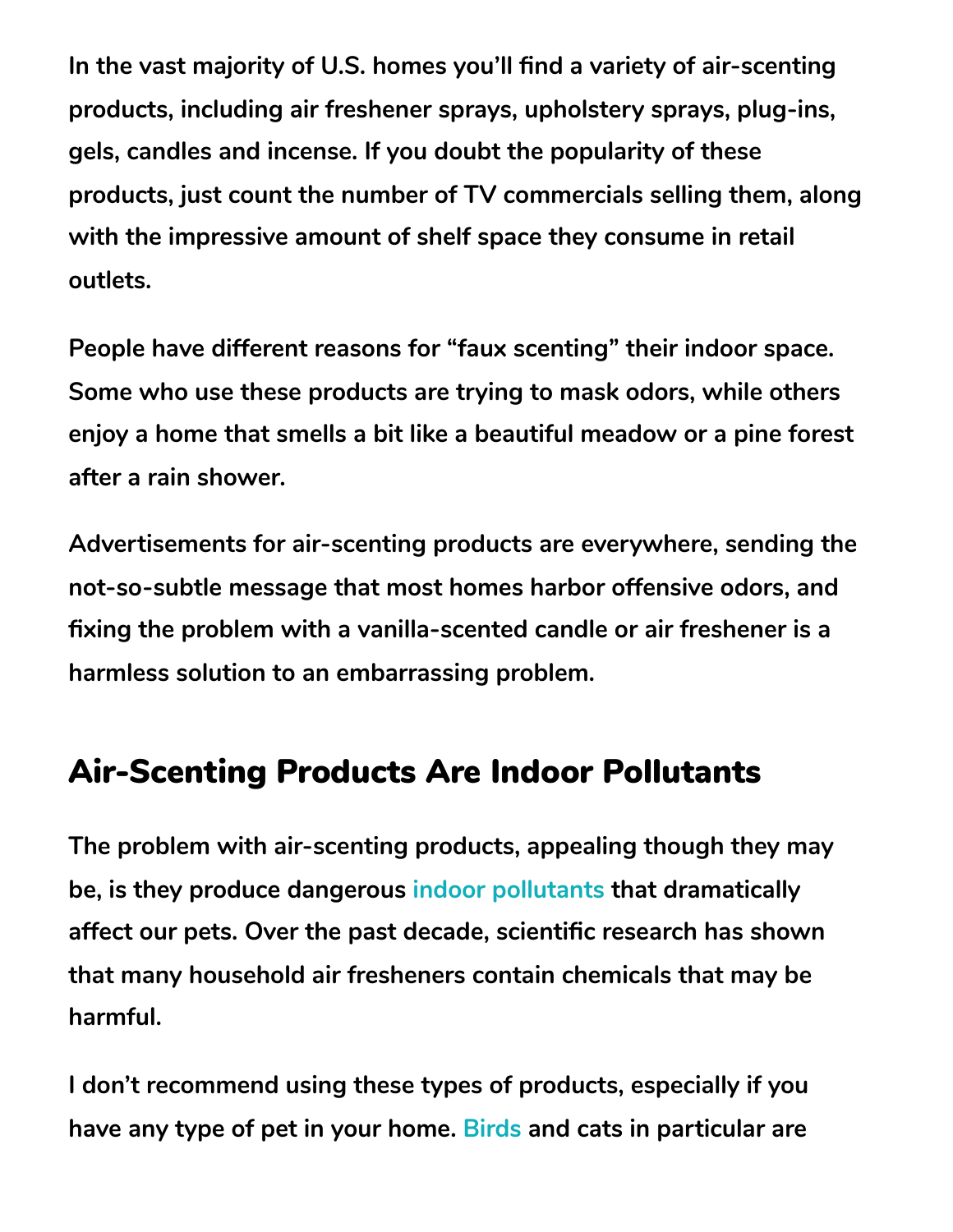**highly sensitive to airborne toxins, but if you have any animals in the home at all, I recommend avoiding them.**

**Studies show that children can have as much as 30 times greater exposure to indoor pollutants than adults due to their smaller size and greater activity level. Now, consider these facts:**

- **Most pets are even smaller than kids**
- **Many spend up to 100% of their time indoors, and are living with very high levels of airborne toxins**
- **They groom themselves and each other, which means they're ingesting the pollutant particles that have accumulated on their fur and in the environment**
- **They tend to spend a lot of time near the floor where all indoor air pollutants eventually wind up**

**These factors combine to put pets at the highest risk of anyone in the household for health conditions related to indoor air [pollution.](https://healthypets.mercola.com/sites/healthypets/archive/2020/02/15/citrus-cleaner-and-bleach.aspx)**

**Even if neither you nor your pets are having symptoms, it's still possible the air fresheners in your home are harming your health. Most of the effects of these products aren't immediately obvious and may not even manifest as respiratory issues. Some people say, "If I was having a problem, my pets or I would have watery eyes. We'd be coughing or wheezing." But that's not always the case.**

## Toxins in Air Fresheners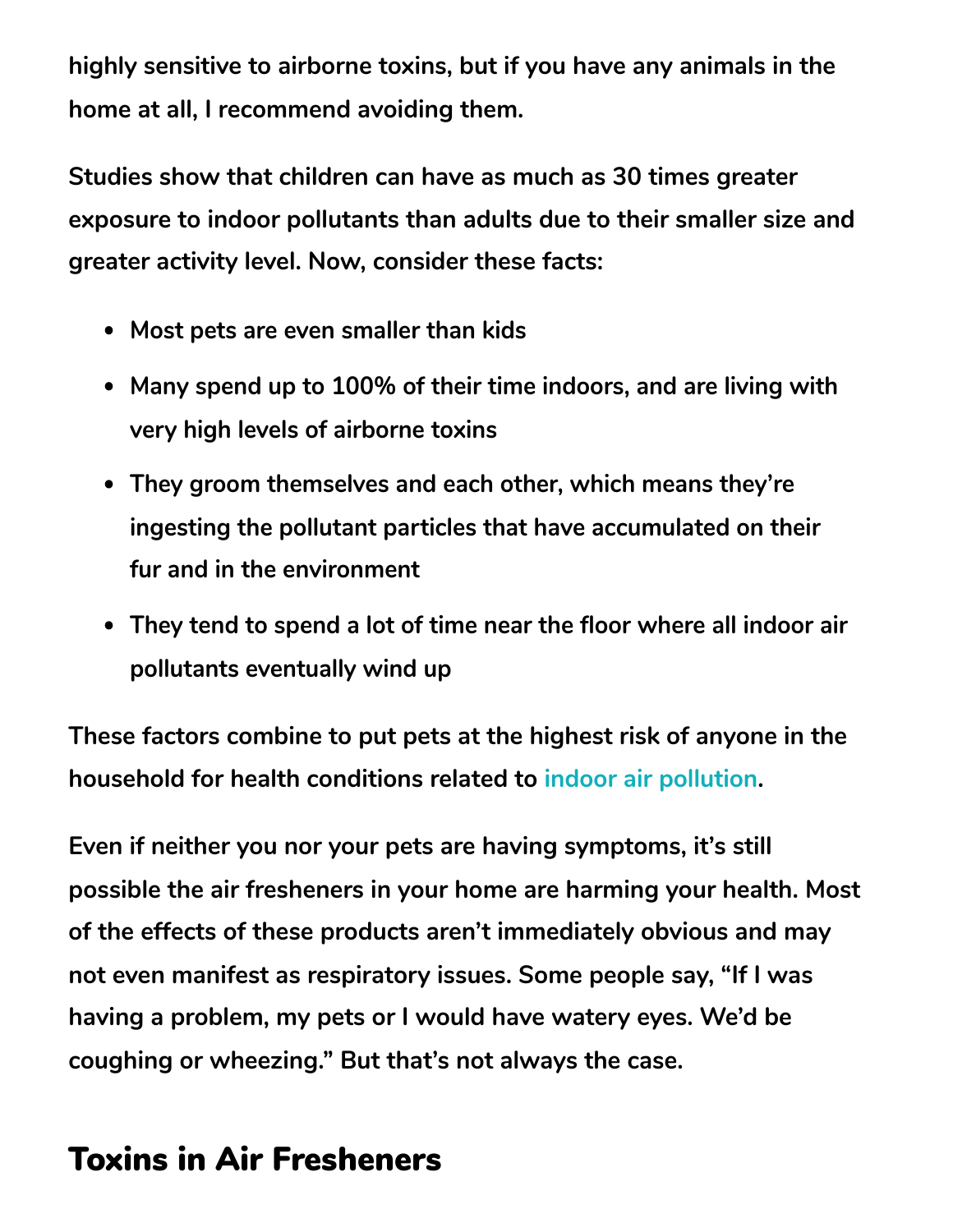**Air fresheners in both aerosol sprays and plug-ins contain a number of toxic chemicals that are dangerous to your pet's health and yours, including:**

1. Volatile organic compounds — **VOCs are ingredients such as acetone, ethanol, pinene, and acetate, some of which are inherently toxic. When these substances react with the ozone in the air, they generate a range of secondary pollutants such as formaldehyde and ultrafine particles.**

**Ultrafine particles have been linked to heart and lung disease and respiratory problems. A 2011 news report released by the American College of Allergy, Asthma and Immunology (ACAAI) linked the VOCs in air fresheners with a 34% increase in health problems in people with asthma. 1**

- 2. Formaldehyde **This compound is a known carcinogen that has been definitively linked to cancers of the nose and throat. It's also known to cause ongoing irritation of the throat and airways, potentially leading to secondary infection, nosebleeds, [asthma](https://healthypets.mercola.com/sites/healthypets/archive/2017/05/09/cat-asthma.aspx) and other respiratory ailments.**
- 3. Naphthalene **This hydrocarbon has been shown to cause inflammation, as well as tissue damage and cancer in the lungs of rodents.**
- 4. Phthalates **These chemicals are linked to a disruption in hormone levels, poor semen quality, birth defects and**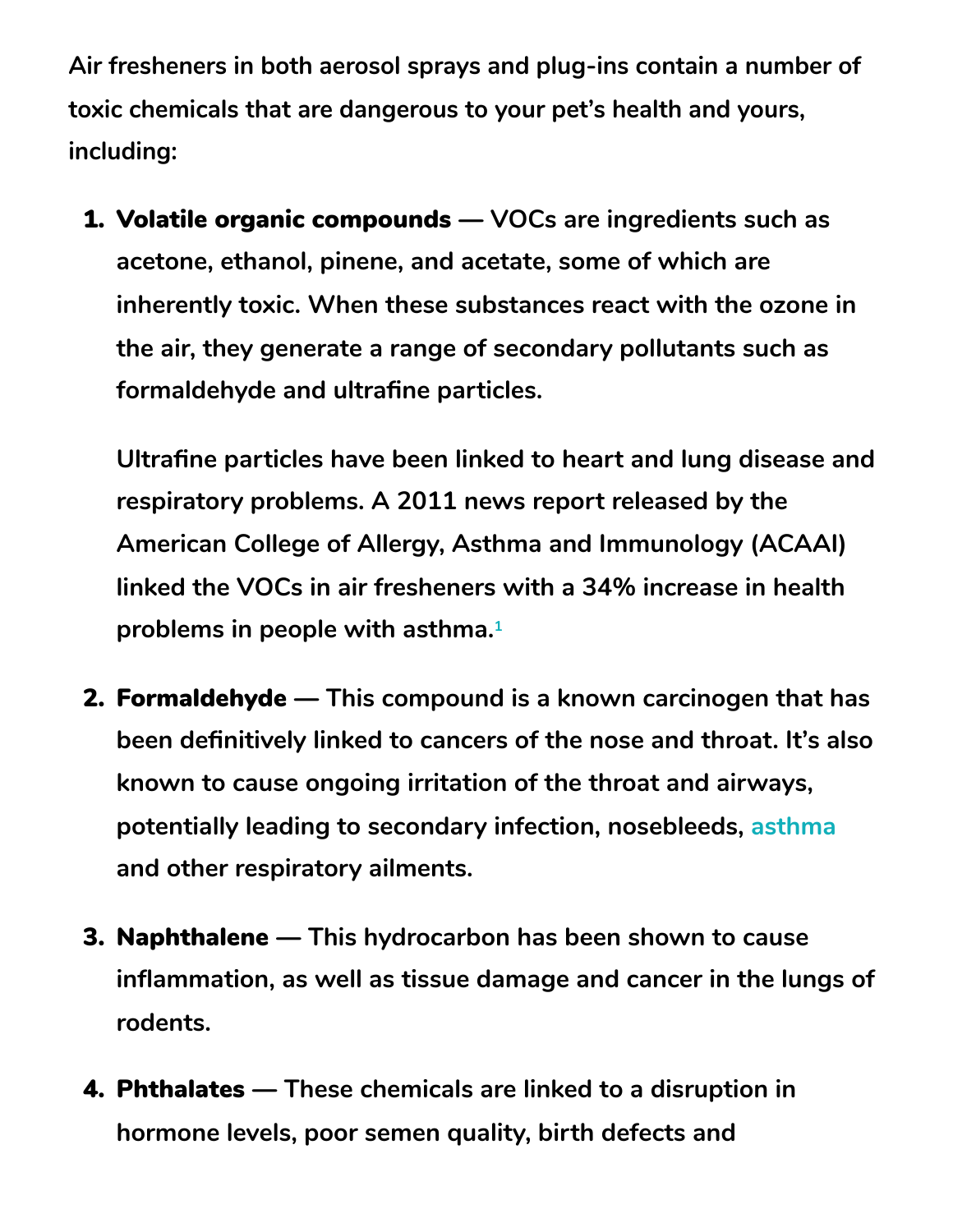**reproductive harm.**

5. 1,4-Dichlorobenzene (1,4-DCB) — **This compound has been linked to compromised lung function and liver cancer in mice.**

## Toxins in Scented Candles and Incense

**A 2001 EPA study concluded that candles containing fragrance produce more soot. It's possible organic compounds in poor-quality candle wax may increase cancer risk. 2**

**A 2009 study warns that the chemicals emitted into the air by burning candles can have a harmful effect on human health. Paraffin candles 3 produce potentially toxic chemicals, including alkanes, alkenes, and toluene.**

**Like air fresheners, scented candles can also contain dangerous chemicals such as formaldehyde and VOCs. Cheaply made candles can contain toxic levels of heavy metals in the wicks. When one of these candles burns, the lead particles are released into the air. Frequent use of these candles could contribute to the development of health conditions such as asthma, allergies and cancer.**

**Research shows that burning incense can be dangerous to human health, and a 2015 study even suggested it's much worse that inhaling cigarette smoke. Incense smoke is mutagenic, meaning it can cause 4mutations in DNA that can lead to cancer.**